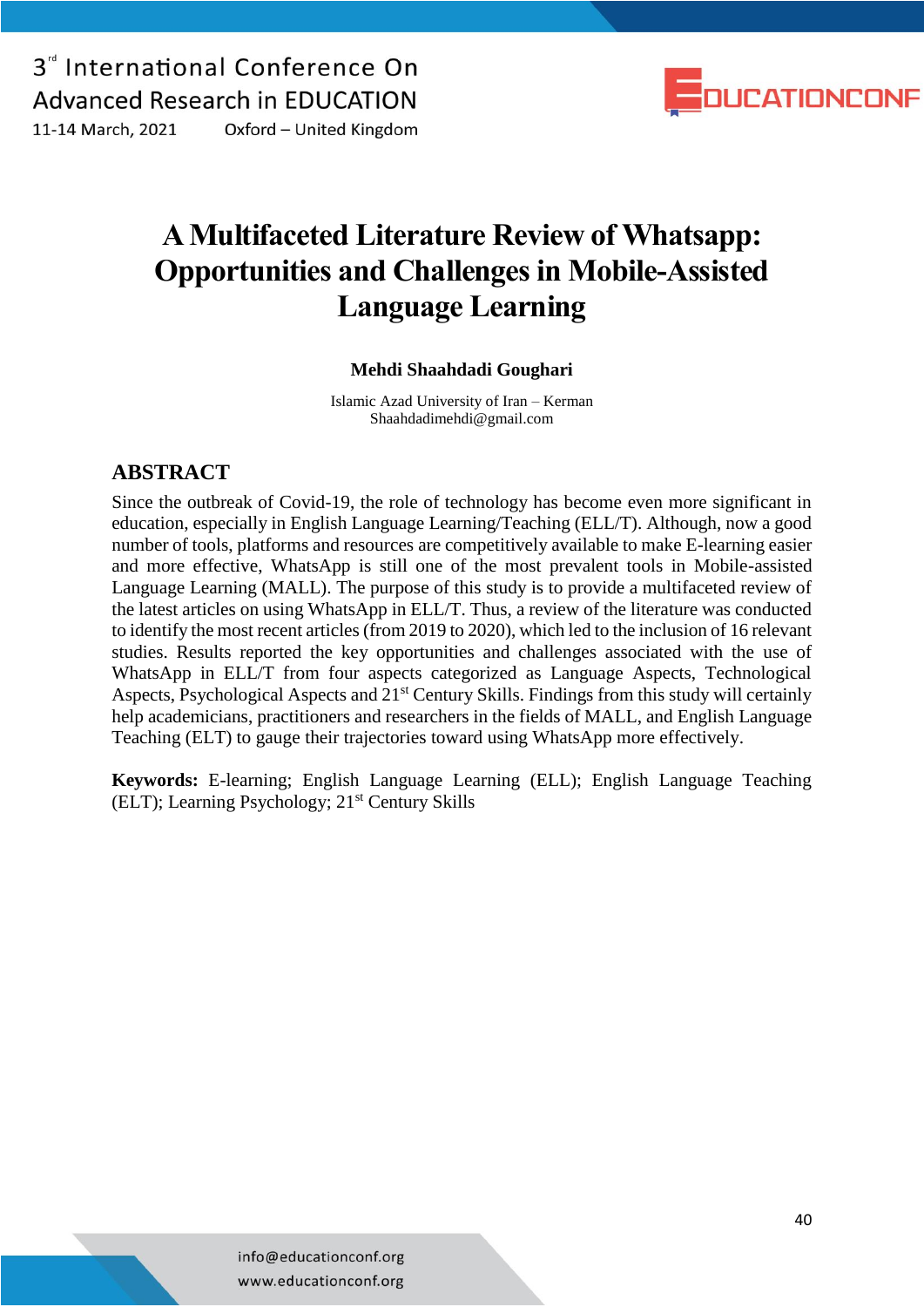

Oxford - United Kingdom 11-14 March, 2021

### **1. INTRODUCTION**

The majority of studies investigated WhatsApp based on certain aspects. However, the purpose of this study is to review the most recent articles upon WhatsApp and consider four aspects as one to provide a thorough explanatory literature review regarding the ups and downs of WhatsApp. WhatsApp is an online social application, available both on smartphones and desktop. The main purpose of WhatsApp is communication, sharing files (Documents, Audio and Video) and updating status which would last for 24 hours. Although, the main purpose of WhatsApp is connecting people, it has become popular among students, and teachers for the sake of more meaningful communication for learning and teaching. Thus, this paper aims to investigate the most recent articles from 2019 and 2020 to report the benefits and the pitfalls of using WhatsApp in ES/FL contexts, in the hope of helping Mobile Assisted Language Learning, and English Language Learning in particular, during the pandemic and in alike unexpected situations in the future.

### **2. METHODOLGY**

This current study is motivated by the assumption that a multifaceted review of most recent articles regarding WhatsApp in ELLT may allow researchers and practitioners to advance the current practices, seek new opportunities, and overcome hurdles in MALL. This study set out to review papers related to the use and role of WhatsApp in language learning. More specifically, the current study explores the opportunities and potentials as well as challenges and pitfalls provided by WhatsApp for teaching and learning a second or foreign language, using Thematic Analysis Theory Braun and Clarke (2006), for analyzing data extracted from the most recent articles studying WhatsApp in English Language Learning.

#### **2.1 Searching and Screening**

The database search included articles covering the role of Social Media in language learning and teaching. Several electronic databases were used to retrieve potential articles such as Google Scholars, and Science Direct. Since there has been a large database concerning WhatsApp in ELLT we relied on the most recent articles from 2019 and 2020. We used different combinations of keywords when we executed the search, such as Social Media, English Language Learning and Teaching, MALL, and WhatsApp. The retrieved articles were then stored and prepared for further screening and selection. Certain inclusion criteria were imposed to exclude studies that are not within the focus of this review. The criteria were as follows; studies are:

1) using WhatsApp for Language Teaching.

- 2) using WhatsApp for language learning.
- 3) involving students and/or teachers.

A total of 262 articles from the mentioned databases were retrieved and screened. However, only 25 articles were found to meet all inclusion criteria. From these 25 articles that did not use or adequately discuss the role of WhatsApp in English Learning and teaching were excluded. This yielded 16 promising articles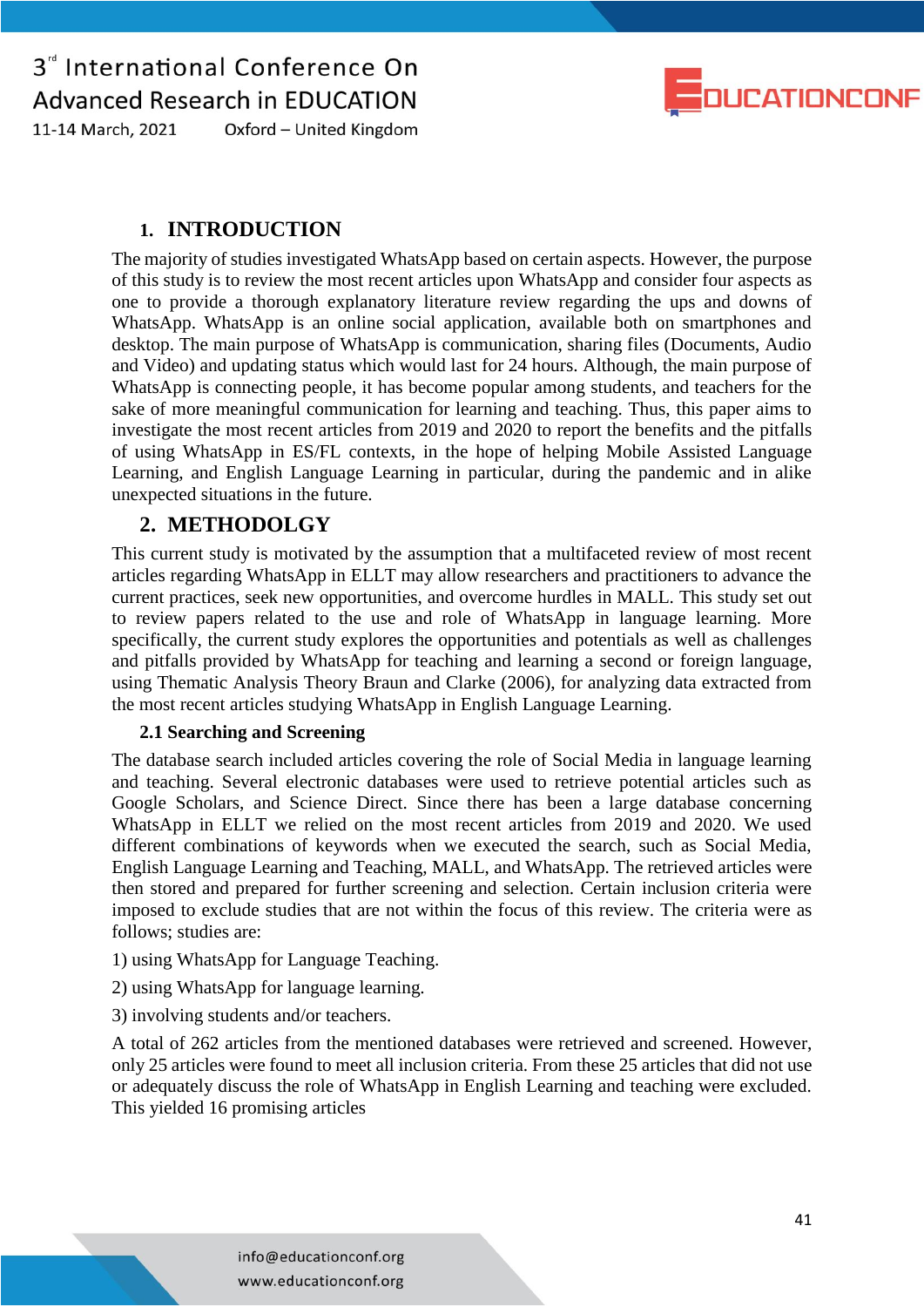

11-14 March, 2021 Oxford - United Kingdom

### **3. FINDINGS**

Since the study was directed following Thematic Analysis Theory, the results come in four major themes, which each will fall into several sub themes to maintain the clarity of the results. These major themes were labeled as Language aspects, Technological aspects, Psychological aspects, and 21<sup>st</sup>-century skills.

### **3.1. Language Aspects**

The main purpose of this section is to report on the language aspect of WhatsApp, to fulfill the first research theme, through the review of 16 articles, which itself covers five areas, namely, Students as individuals, Students as peers, ELT Pedagogy, Space for ELLT, and Skills. The section will be followed by reporting some challenges of using WhatsApp mentioned in the reviewed articles.

### **3.1.1. Students as Individuals**

English learners, as WhatsApp users, benefit individually from using WhatsApp. The first benefit is learners' autonomy, a popular concept in foreign language education, mentioned by (Kartal, 2019). When learners grow more autonomous in their learning process, they grow more responsible for their learning, therefore, take control of the direction of their learning process. This can lead to gaining adequate awareness about their learning progress (Tarisman & Hanafi, 2020) (Chng, 2020) which can give them a positive sense of achievement. Moreover, WhatsApp motivates learners to use their language and develop their skills (Tarisman & Hanafi, 2020), which is the ultimate goal of language learning, and as it was reported by (Zulkanain et al., 2020) who employed a pedagogical framework called COI by Garrison et al. (1999) to facilitate valuable online learning through WhatsApp, the educational experience does take place. Using WhatsApp entails cognitive involvement (Zulkanain et al., 2020) as well, therefore, learners can find the correct ways of learning (Zulkanain et al., 2020). Furthermore, students are more comfortable to respond and are free to generate and share their ideas (Tarisman & Hanafi, 2020) which can keep the wheels of the class turning. This can result in the active participation of learners in the learning process (Tarisman & Hanafi, 2020) as well as being engaged with course objectives and provide them with the perception of learning (Zulkanain et al., 2020).

Besides, WhatsApp, if not the best but is one of the best choices for digital immigrants in blended learning programs. All advantages mentioned above can lead learners to have a great chance to increase their discovery learning (Zulkanain et al., 2020). The review of papers has revealed that learners as individuals can benefit a lot from using WhatsApp for learning the English language.

### **3.1.2. Students as Peers**

Looking at learners as peers, the class can also benefit from using WhatsApp in their learning process as a group. WhatsApp can increase the level of group work, which increases the chances of peer support (Abraham & Fanny, 2019). Not only this, but also being in a group can also provide learners to learn from their stronger peers and learn mutually, or in other words, it gives learners the experience of peer learning (S. T. S. Ahmed, 2019). As a group, interaction is on the rise and learners enjoy the collaboration (Abraham & Fanny, 2019) (Zulkanain et al.,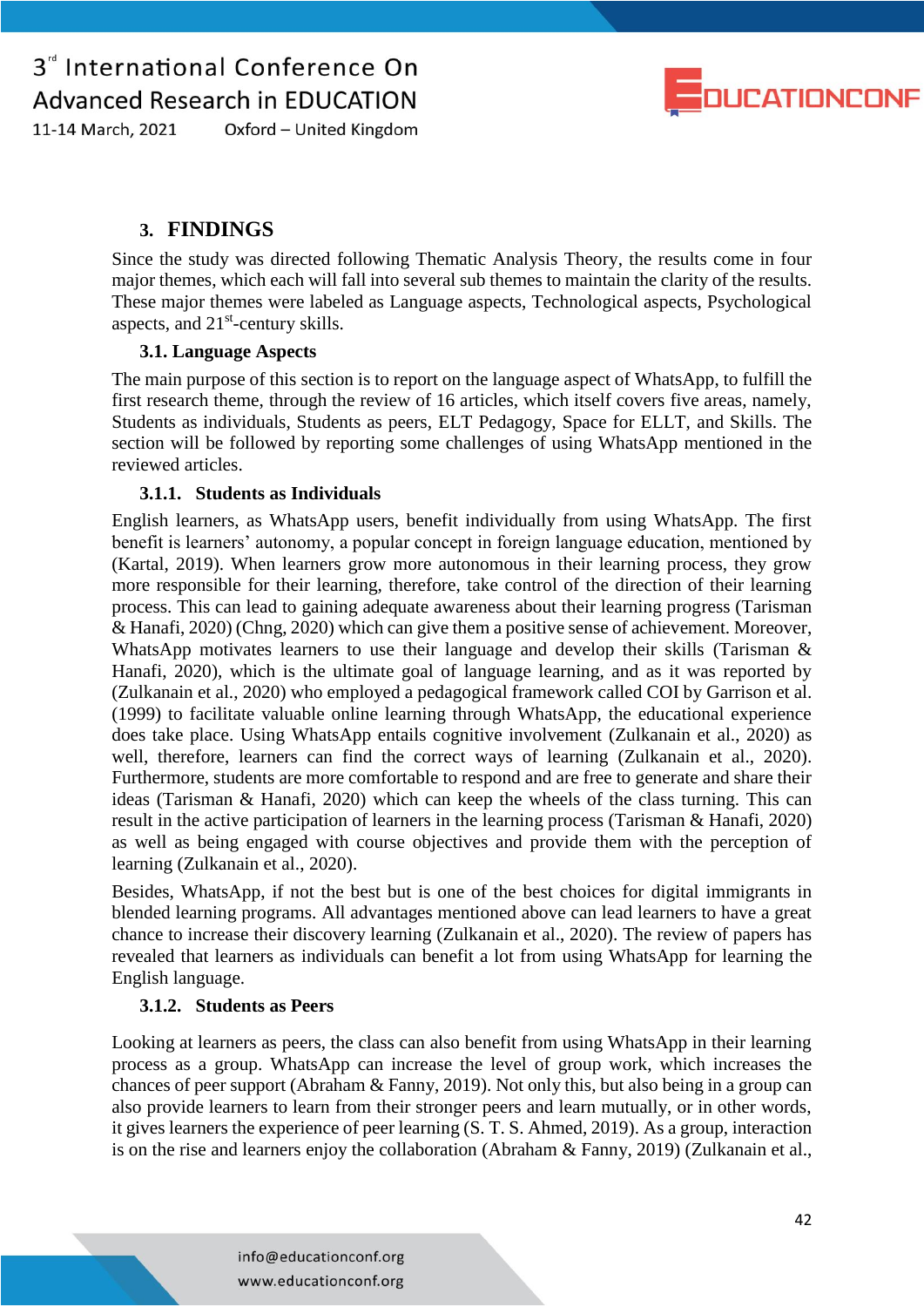

11-14 March, 2021 Oxford - United Kingdom

> 2020) and cooperation (Abraham & Fanny, 2019). All in all, being in groups in the context of WhatsApp for a common purpose can bring encouragement from peers (Chng, 2020) as well.

### **3.1.3. ELT Pedagogy**

Having considered personal benefits and group benefits on learners' side, the practice of English Language teaching will also be at the advantage of using WhatsApp. Several studies have concluded that WhatsApp is useful for ELT pedagogy and it has positive impacts on EFL which was also supported by (Kaid Mohammed Ali & Rashad Ali Bin-Hady, 2019). WhatsApp is a useful educational tool in ELT pedagogy(Khan, 2020). As the main agent of ELT, teachers have the opportunity to encourage learners progress even out of the classroom (S. S. Ahmed, 2019), which leads to active participation in teaching progress (Tarisman & Hanafi, 2020). Also, WhatsApp supports the affective dimension of teaching (Strasser, 2020).

There is also an opportunity for providing different forms of feedback (Soria et al., 2020) as the gearbox to calibrate the speed of the progression of teaching. As it was mentioned earlier, WhatsApp is highly enriched with interactions among the educational instructors and the learners in EFL/ESL through the learning process (Khan, 2020) and, more importantly, teaching will be more student-centered (Tarisman & Hanafi, 2020) because learners are freer to express themselves (Tarisman & Hanafi, 2020). Considering WhatsApp in an academic atmosphere, it is academically friendly as well as time-friendly (Khan, 2020), and submitting the work is facilitated through WhatsApp (Tarisman & Hanafi, 2020).

WhatsApp can be useful for an academic context as it carries academic attainment (Khan, 2020). Learners are more motivated because it has been suggested that teachers are an extrinsic motivation for learners (Strasser, 2020) and they can provide a combination of activities with the integration of audio and video which makes learning more interesting for learners (Khan, 2020). Hence, WhatsApp can be regarded as an innovative and motivating tool for ESL/EFL learning process (Khan, 2020). However, it requires instructors to be more creative to ask the right questions to trigger debates (Zulkanain et al., 2020). After all, Teachers' presence is necessary for the facilitation of learning to ensure students are in line with course objectives (Zulkanain et al., 2020), which means the role of teachers is of high importance in giving the right direction to learners.

### **3.1.4. Space for ELLT**

Some studies have concluded that the space of WhatsApp can be especially effective for English language learning, as it provides an opportunity for English language learners to utter more natural language especially in written form (S. S. Ahmed, 2019). This is mainly because interactions in WhatsApp are quite natural which can contribute to students' language with the use of contextualized language. Therefore, this platform can provide a space for natural language and language proficiency (S. S. Ahmed, 2019).

The space of WhatsApp is ideal for constructing discussions (Khan, 2020). Therefore, such space significantly contributes to the process of learning (Khan, 2020). Also, it provides different forms of learning including simple learning, effective learning, available learning, and simultaneous learning (Khan, 2020), as well as active learning (Haerazi et al., 2020). So, generally, if WhatsApp is used in a principle technologically digestible and methodologically exploited way, it supports and enhances language learning (Strasser, 2020) and as (Kaid Mohammed Ali & Rashad Ali Bin-Hady, 2019) suggested, WhatsApp should be activated at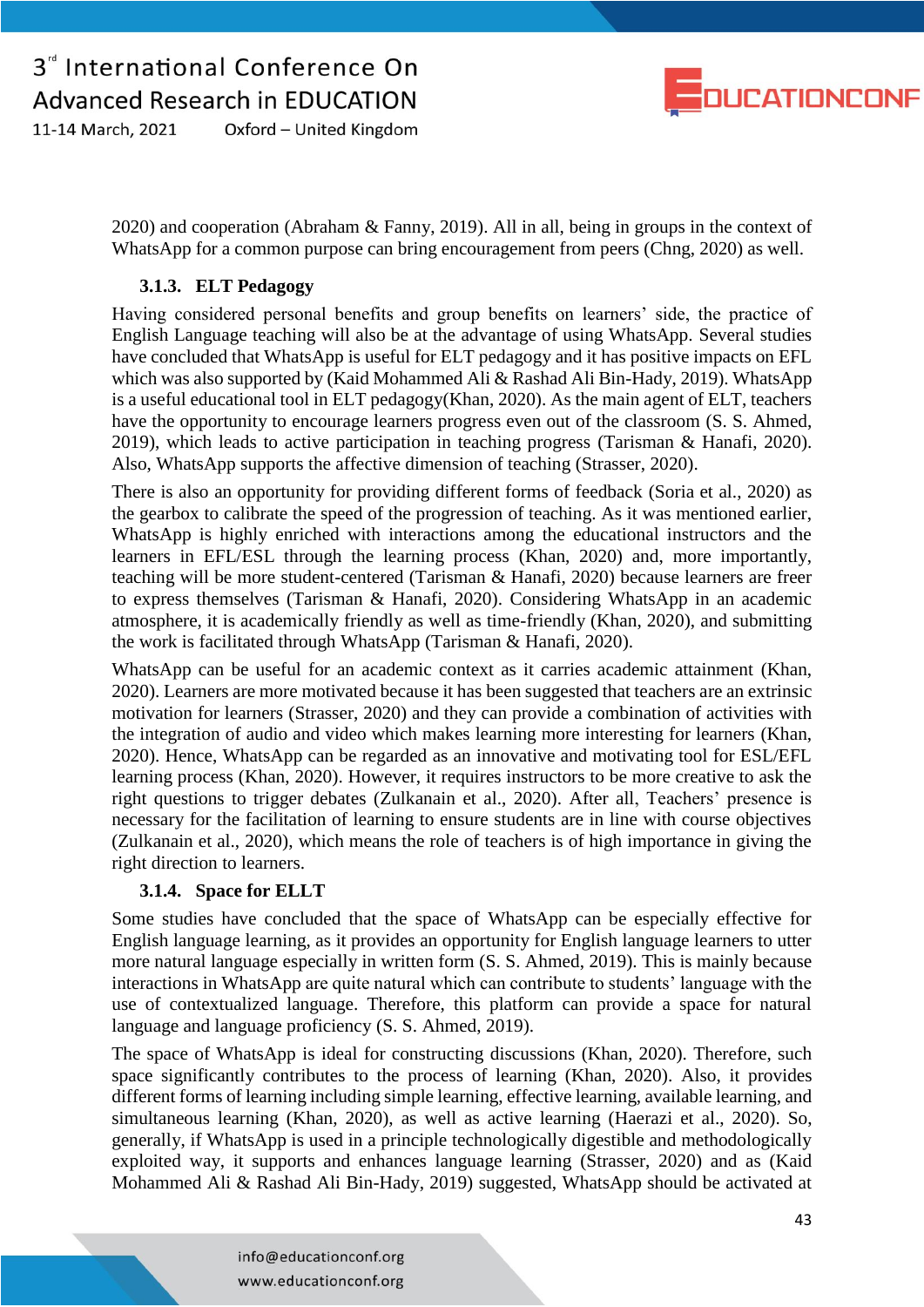

11-14 March, 2021 Oxford - United Kingdom

> all stages of English language teaching and learning because it has improved language acquisition and is motivating learners to use their language and develop their skills. WhatsApp offers an ideal and effective learning space for digital immigrants in a blended learning program (Chng, 2020).

#### **3.1.5. Skills**

This section deals with the effects of WhatsApp on the output of English classes regarding skills, which fall into two groups; 1) Macro skills referring to the four major skills of English language known as Reading, Writing, Listening, and Speaking, and 2) Micro skills which is a label for the two subskills, Vocabulary and Grammar, of the language.

The results of several studies indicated that using WhatsApp has a positive effect on macro skills of English language including Reading, Listening, Speaking, and Writing (Abraham & Fanny, 2019; Kartal, 2019) as well as the micro skills \_vocabulary and grammar (S. T. S. Ahmed, 2019; Kartal, 2019). Regarding Writing, WhatsApp proved to have significant effects (Tarisman & Hanafi, 2020)while (Magogwe & Jaiyeoba, 2019) (S. S. Ahmed, 2019) concluded that using WhatsApp helps developing Academic Writing and (Ahmad et al., 2020; S. S. Ahmed, 2019; Kaid Mohammed Ali & Rashad Ali Bin-Hady, 2019; Magogwe & Jaiyeoba, 2019) highlighted the development of thesis writing after using WhatsApp, as well as (Tarisman & Hanafi, 2020) who mentioned the development of critical and descriptive writing through WhatsApp. In addition to writing, WhatsApp also plays a significant role in improving reading (S. S. Ahmed, 2019; Kaid Mohammed Ali & Rashad Ali Bin-Hady, 2019) and, indeed, critical reading skills (Tarisman & Hanafi, 2020). All in all, WhatsApp plays a positive role in enhancing learners' (both Macro and Micro) language skills.

#### **3.1.6. Challenges**

WhatsApp also entails some challenges for being used in English classrooms, and for both teachers and learners of English. One is that WhatsApp can be highly addictive which might not allow effective studying of the language (Abraham & Fanny, 2019) and might be distractive to learners (Tarisman & Hanafi, 2020; Zulkanain et al., 2020). However, students' addiction can be led toward improving their abilities and knowledge (Kaid Mohammed Ali & Rashad Ali Bin-Hady, 2019). Academic dishonesty is another major disadvantage as cheating is quite common (Abraham & Fanny, 2019). Moreover, in terms of learners' performance, the challenges are to be the quick choice of the appropriate expressions, uttering grammatically error-free sentences, and the fear of making mistakes, as well as not having adequate vocabulary are other challenges that students might face while using their language in WhatsApp which can also demand extra workload (Tarisman & Hanafi, 2020).

Another challenge that concerns learners is the lack of intrinsic motivation for participating effectively in the process of learning, as well as the fact that some students might suffer from a real need for communication (Tarisman & Hanafi, 2020). (Strasser, 2020) adds that sharing information does take place, nevertheless, it might not be meaningful for students. And finally, another downside of WhatsApp is directed to the fact that physical material is lost and some students might feel the need for physical prints (Chng, 2020).

### **3.2. Technological Aspects**

After the advantages and the obstacles of using WhatsApp in language learning, this review is now considering the technological aspects of using WhatsApp as an educational tool for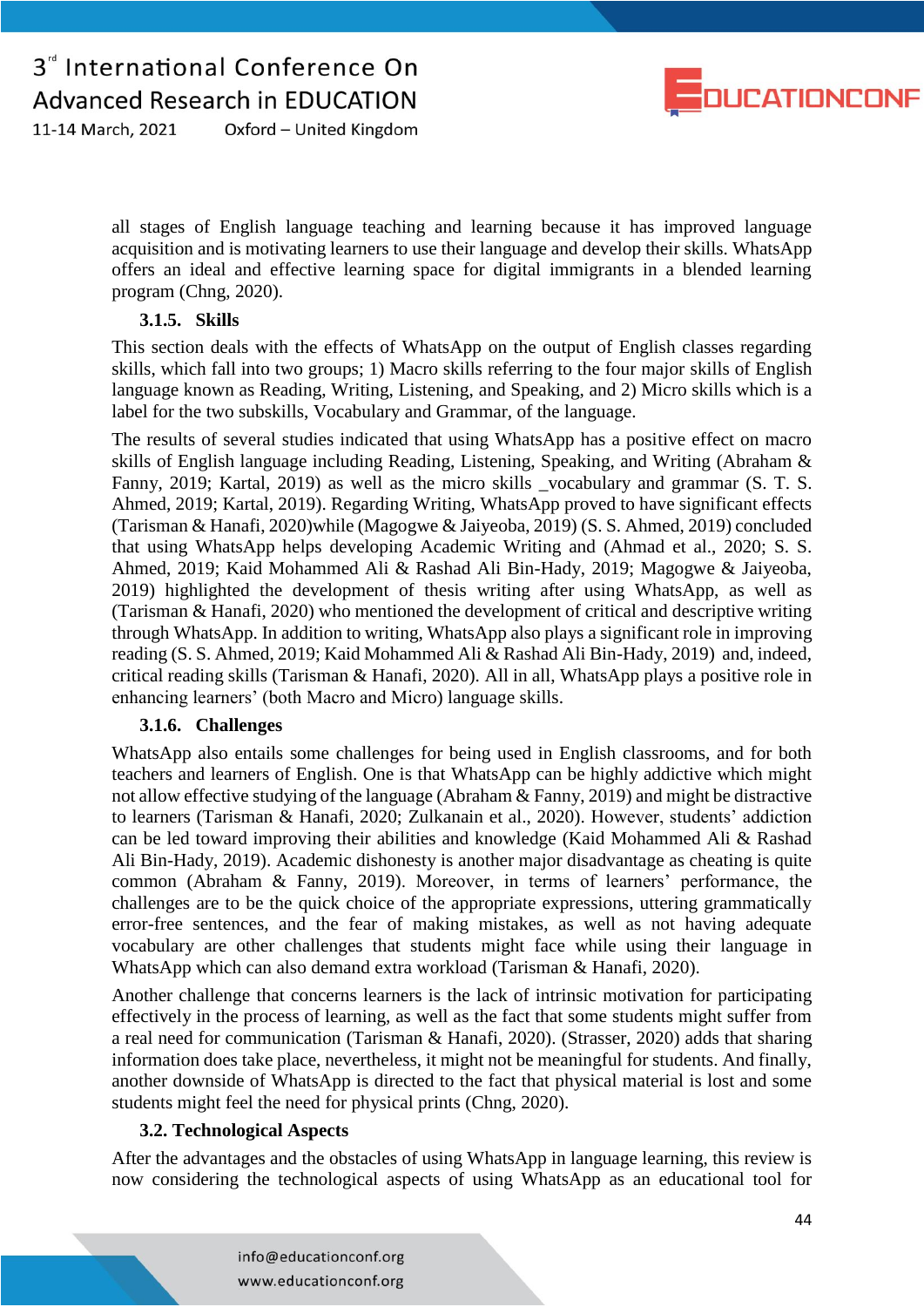

11-14 March, 2021 Oxford - United Kingdom

> English language classes. The technological aspect will be categorized into two groups for the sake of clarity and brevity. The first group will address the capacity of WhatsApp, which will be referred to as Technological capacities and the second group will discuss the functional aspects of WhatsApp in the English classroom which is labeled as Technological Functions of WhatsApp. This section will also discuss some pitfalls of WhatsApp technology for language learning.

### **3.2.1. Technological Capacities**

The most immediate and vivid technological capacity of WhatsApp is its feasibility and affordability (Khan, 2020; Magogwe & Jaiyeoba, 2019), as well as its availability on smartphones which has made it so convenient (Magogwe & Jaiyeoba, 2019). (Tarisman & Hanafi, 2020) asserted that WhatsApp provides an unlimited environment and both (Chng, 2020; Zulkanain et al., 2020) compared WhatsApp with LMS and concluded that it is easier to chat in WhatsApp rather than LMS, which had been earlier supported by (Kaid Mohammed Ali & Rashad Ali Bin-Hady, 2019). In the same study, another advantage of WhatsApp was its notification alerts which were welcomed by learners as they could be aware of updates (Chng, 2020). (Khan, 2020) conducted a synopsis study to find more about the concept, challenges, and strategies of using WhatsApp in ELT pedagogy. It was found that WhatsApp is innovative, collaborative, user-friendly, time-friendly, privacy-friendly as well as a source of high interaction (Khan, 2020). In another study in the same year (Zulkanain et al., 2020) mentioned instant communication which is considered as another capacity of WhatsApp technology.

### **3.2.2. Technological Functions**

WhatsApp can be highly functional in language learning. Online activities generally are faster and the speed of transition of data is quite high. Hence, one of the advantages of using WhatsApp in English classrooms is that WhatsApp can facilitate students in submitting their tasks and assignments, as well as sharing information and knowledge (Tarisman & Hanafi, 2020). WhatsApp is used as a means of allocating and distributing materials and resources more easily (Khan, 2020; Zulkanain et al., 2020). Using WhatsApp in English classrooms gives direct access to learners with their instructors (Khan, 2020) which can make a teacher more approachable. Besides, knowledge communities are more likely to be nurtured and improved by using WhatsApp (Abraham & Fanny, 2019). The mentioned functions are only a few of many extracted from the target articles in this review. This suggests the possible existence of more functions regarding the implication of WhatsApp in a language classroom.

### **3.2.3. Technological Pitfalls**

Turning to the other side of the technological aspects of WhatsApp, there are of course some disadvantages concerning WhatsApp. One of the disadvantages of using WhatsApp as an educational tool is that it is difficult to back up messages in WhatsApp and difficult to retrieve the existing information (Abraham & Fanny, 2019). Therefore, some students prefer to switch WhatsApp to a safer place where the data can be stored such as Telegram or Signal (Strasser, 2020). Using WhatsApp uses a lot of data to operate (Abraham & Fanny, 2019) and Internet expenses in some countries is another concern regarding using WhatsApp (S. T. S. Ahmed, 2019). Also, the unavailability of the internet is another disadvantage of using WhatsApp as an educational tool (S. T. S. Ahmed, 2019), which impedes learning progress. Although the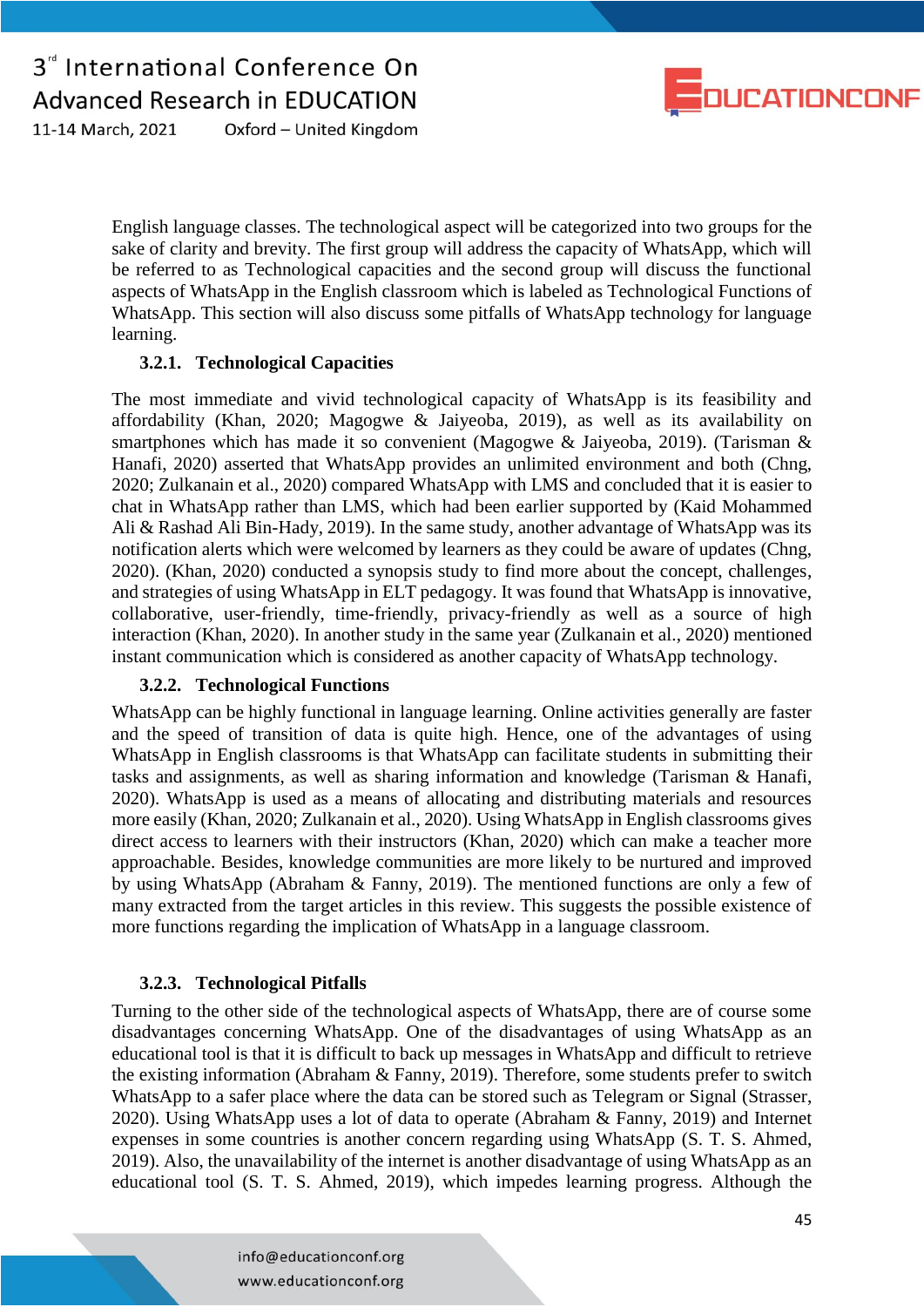

11-14 March, 2021 Oxford - United Kingdom

> desktop version of WhatsApp is available, WhatsApp is mainly used on smartphones, therefore, the small screen of mobiles has been mentioned by (Tarisman & Hanafi, 2020) as one of the disadvantages of using WhatsApp to be used for learning purposes.

> Above all, cyberbullying is one major disadvantage of social networking applications, especially for WhatsApp (Kashy-Rosenbaum & Aizenkot, 2020). (Kashy-Rosenbaum & Aizenkot, 2020) has also cited Aizenkot (2017) to classify Cyberbullying into four groups: 1) Verbal-related: such as expressed in mockery, curses, insults, derogatory names, and threats. Second, Group-related: opening a group against a specific individual, group boycotts, etc. Third, Selectivity-related: opening a group without a particular user, despite their desire to participate in the group and finally, fourth, visual-related, which contains posting or sharing offensive photos and videos, offensive labeling of photos and videos, etc.

> It was also indicated the rate of cyberbullying was higher with younger students than older ones and female students are more likely to be victimized by cyberbullying than their male counterparts. However, cyberbullying is directly related to the classroom climate. If the classroom climate is improved, cyberbullying decreases and students' sense of belonging also increases (Kashy-Rosenbaum & Aizenkot, 2020).

#### **3.3. Psychological Aspects**

In addition to the two preceding aspects, Language and technology, this study has also revealed that using WhatsApp can be psychologically beneficial for both learners and teachers. The careful study of the papers has revealed that learners as individuals and in groups, both enjoy the benefits which can contribute to a better educational experience and wellbeing. For the sake of clarity, this review has divided the benefits into two groups as Personal Dimension and Interpersonal Dimension, which are discussed as the following, and at the end of this section, the negative psychological aspects will be discussed.

#### **3.3.1. Personal Dimension**

Some scholars have emphasized the increased motivation while using WhatsApp as an educational tool (Abraham & Fanny, 2019; Kartal, 2019; Khan, 2020; Soria et al., 2020; Tarisman & Hanafi, 2020; Zulkanain et al., 2020). This can simply mean that both demotivated students and already-motivated ones will enjoy the increased level of motivation while experiencing learning the language. Besides, using WhatsApp helps in lowering the level of anxiety (Kaid Mohammed Ali & Rashad Ali Bin-Hady, 2019; Kartal, 2019). This can simply mean that both demotivated students and already-motivated ones will enjoy the increased level of motivation while experiencing learning the language.

Several scholars have pointed that learning through WhatsApp can be engaging (Soria et al., 2020) enjoyable, full of fun, joy, and enthusiasm (S. T. S. Ahmed, 2019; Kaid Mohammed Ali & Rashad Ali Bin-Hady, 2019; Strasser, 2020). This leads to an increased level of engagement (Kashy-Rosenbaum & Aizenkot, 2020; Soria et al., 2020). Students take more interests (Khan, 2020), and grow more enthusiastic and active (Tarisman & Hanafi, 2020). Therefore, ELT students have positively perceived WhatsApp as a good language tool (S. T. S. Ahmed, 2019; Kaid Mohammed Ali & Rashad Ali Bin-Hady, 2019) and generally have positive attitudes toward WhatsApp (Kaid Mohammed Ali & Rashad Ali Bin-Hady, 2019; Kartal, 2019).

Moreover, (Strasser, 2020) suggested increased self-esteem by learning through WhatsApp, and (Chng, 2020) mentioned the sense of security. Therefore, students are abler to generate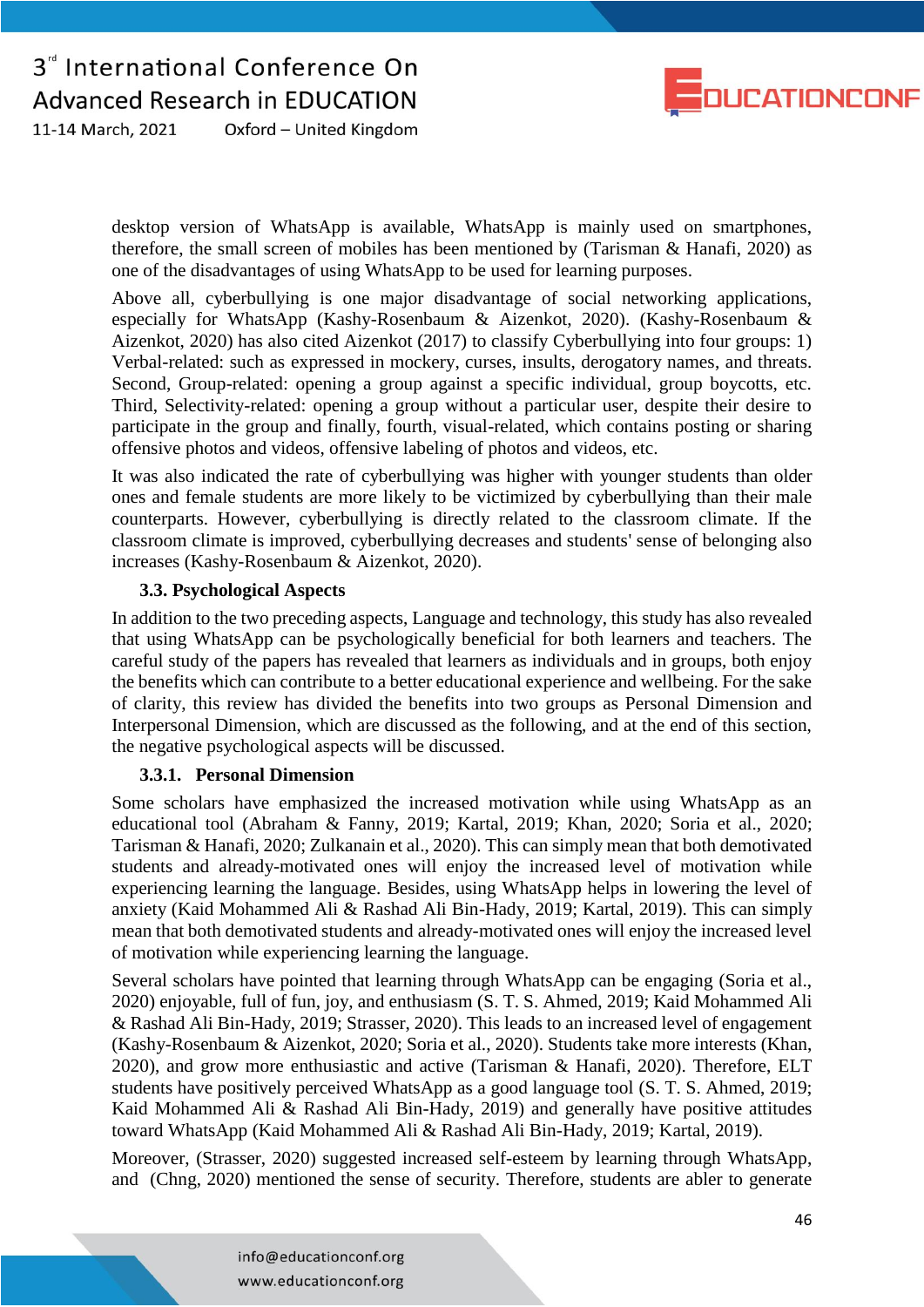

11-14 March, 2021 Oxford - United Kingdom

> and express emotions and gain more understanding (Zulkanain et al., 2020). Another positive psychological impact would be on mental wellbeing. As (Soria et al., 2020) have pointed out, using WhatsApp buys learners, especially digital immigrants, more time to play. The scholar mentioned that students have felt better and their level of satisfaction has increased due to personalized learning.

> Another benefit has been suggested by (Tarisman & Hanafi, 2020), who found out that learners are more likely to become aware of their progress which gives them a sense of achievement. This has also been advocated by (Zulkanain et al., 2020), who concluded that using WhatsApp can give students the perception of learning, and (Soria et al., 2020) furthered this notion by suggesting that WhatsApp can encourage learners to continue working. Furthermore, students tend to excel beyond their current skills (Tarisman & Hanafi, 2020) which means students' Zone of Proximal Development (ZPD) [Vygotsky](https://en.wikipedia.org/wiki/Lev_Vygotsky) (1896–1934) can be activated by using WhatsApp as a learning tool.

### **3.3.2. Interpersonal Dimension**

Considering the interpersonal psychological aspect of using WhatsApp as a learning tool, it is worth mentioning that the nature of this platform is to connect individuals and increase the level of sociality. Hence, using WhatsApp as a learning tool was found to be encouraging for students to talk with each other (Kaid Mohammed Ali & Rashad Ali Bin-Hady, 2019). (Kashy-Rosenbaum & Aizenkot, 2020) pointed out that students would feel supported and accepted by others, resulting in a sense of belonging which was suggested by the same author to be increased if the classroom climate improves. Similarly, (Zulkanain et al., 2020) reported the social presence which leads to supporting emotions of one another, and peer encouragement (Chng, 2020).

### **3.3.3. Negative Psychological Aspects**

Reportedly, (Kashy-Rosenbaum & Aizenkot, 2020) said using WhatsApp also harbors some dangers. The author detailed the dangers and named: insults, curses, threats, mockery, humiliation, exposure to inappropriate contents, abusive responses, fear and avoidance of discourse, group exclusion, blocking, and removal as members of WhatsApp, which all fall under the term Cyberbullying (Kashy-Rosenbaum & Aizenkot, 2020). This notion has been narrowed down to the fact that female students are more likely than males to be victimized by cyberbullying, selectivity, Avoidance of participation due to fear of offensive responses (Kashy-Rosenbaum & Aizenkot, 2020). However, mature adolescents are less involved in cyberbullying (Kashy-Rosenbaum & Aizenkot, 2020). Therefore, using WhatsApp can decrease the sense of security. On the other hand, another concern is that WhatsApp can be addictive (Abraham & Fanny, 2019) and emotions and messages could be wrongly interpreted (Chng, 2020). This author also concluded that it is difficult to express themselves in words.

### **3.4. 21st Century Skills**

This review has considered the  $21<sup>st</sup>$ -century skills and whether using WhatsApp as an educational tool in English classes can affect these skills. The skills extracted from the articles are numerous, therefore, to serve the purpose of this review, they have been categorized into three major groups namely, learning skills, literacy skills, and life skills, with each group covering a range of skills.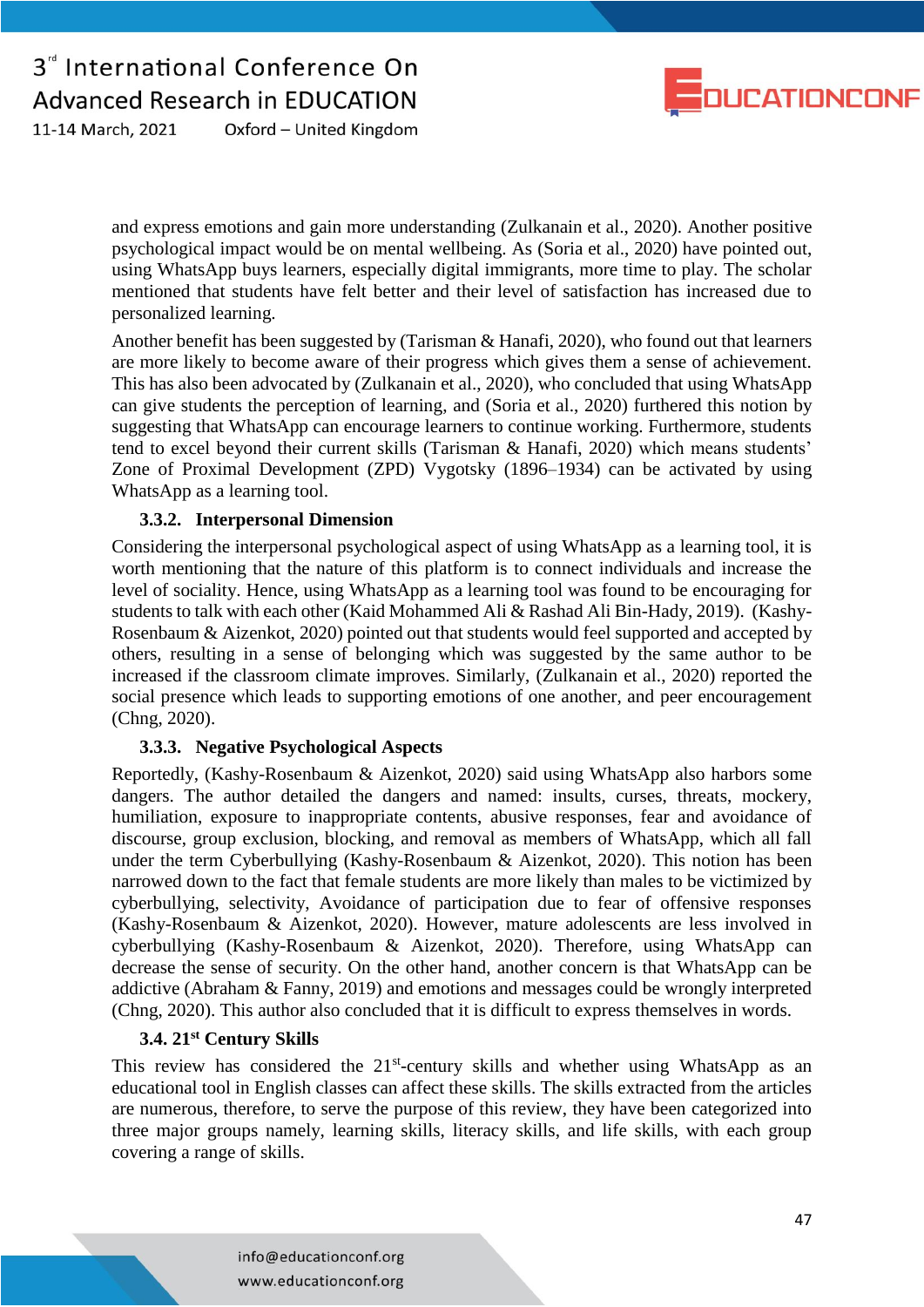

11-14 March, 2021 Oxford - United Kingdom

### **3.4.1. Learning Skills**

The first group to mention is learning skills which itself contains a set of skills related to fulfilling the purpose of learning better. The review of articles has revealed that using WhatsApp in ELT can help learners acquire and nurture several core skills for learning. For example, the study has come across the idea that using WhatsApp can affect critical thinking positively as it was supported by (Zulkanain et al., 2020) that students are provided with the privileged opportunity to discover and form new ideas based on their interpretation of the problem and issue discussed with peers and with their teacher (Zulkanain et al., 2020).

Considering pre-service teachers, WhatsApp as a model of MALL improves critical thinking skills in two levels (High and Low) (Haerazi et al., 2020). In addition to critical thinking, (Baguma et al., 2019) mentioned that there is little evidence that using LMS can facilitate the development of HOTs and, on the other hand, there is limited research on the benefits of WhatsApp in the African educational context. Hence, it was tried to examine how WhatsApp Enabled Learning (WAEL) can contribute to Higher Order Thinking (HOT) such as critical thinking and problem-solving skills as well as reflective thinking and suggested that WhatsApp can be potentially useful for supporting the development of HOTS for some reasons, for example, its affordances such as ubiquity, which means "to be available anytime and anywhere" (Abraham & Fanny, 2019; Khan, 2020). However, understanding what should be done with WhatsApp to design and implement WAEL activities can help enhance HOTs better which, as it has been examined, could be better achieved through Activity of Theory (AT). Furthermore, (Tarisman & Hanafi, 2020) conducted a study applying a pre-experimental test using WhatsApp as a Flipped Classroom media to evaluate the extent to which WhatsApp can help students' writing. It was concluded that WhatsApp can help to enhance a critical perspective for both reading and writing as it buys time for students to think about the content and write better-structured sentences.

In addition to critical thinking skills, students' level of creativity will increase through using WhatsApp. (Baguma et al., 2019) asserted that WAEL will enhance HOTS skills in general including inquiry, creativity, critical reflection, and dialogue. When it comes to dialogue (Abraham & Fanny, 2019) and (S. T. S. Ahmed, 2019) both have mentioned using WhatsApp leads to the development of communication due to its nature which is for communication. To be more specific, (Abraham & Fanny, 2019) specified that WhatsApp creates the possibility for different types of communication, including one-to-one, one-to-many, and many-to-many communications which take place in real-time, and (S. T. S. Ahmed, 2019) stated that WhatsApp groups provide an opportunity for communication in English.

Having viewed learners as knowledge constructors, (Tarisman & Hanafi, 2020) concluded that to make learners knowledge constructors, WhatsApp is a tool for improving students' motivation, participation, and collaboration. One very important skill that has been bolded by several scholars throughout this review study is problem-solving. As mentioned above, (Baguma et al., 2019) asserted that WAEL can contribute to HOTS (such as critical thinking and problem solving). (Ahmad et al., 2020) narrowed down the problem-solving skill into academic writing in an Indonesian context and found that WhatsApp could help students share, discuss, and solve their problems regarding their thesis writing. Similarly, (Chng, 2020) investigated the educational use of WhatsApp among digital immigrants and claimed that peer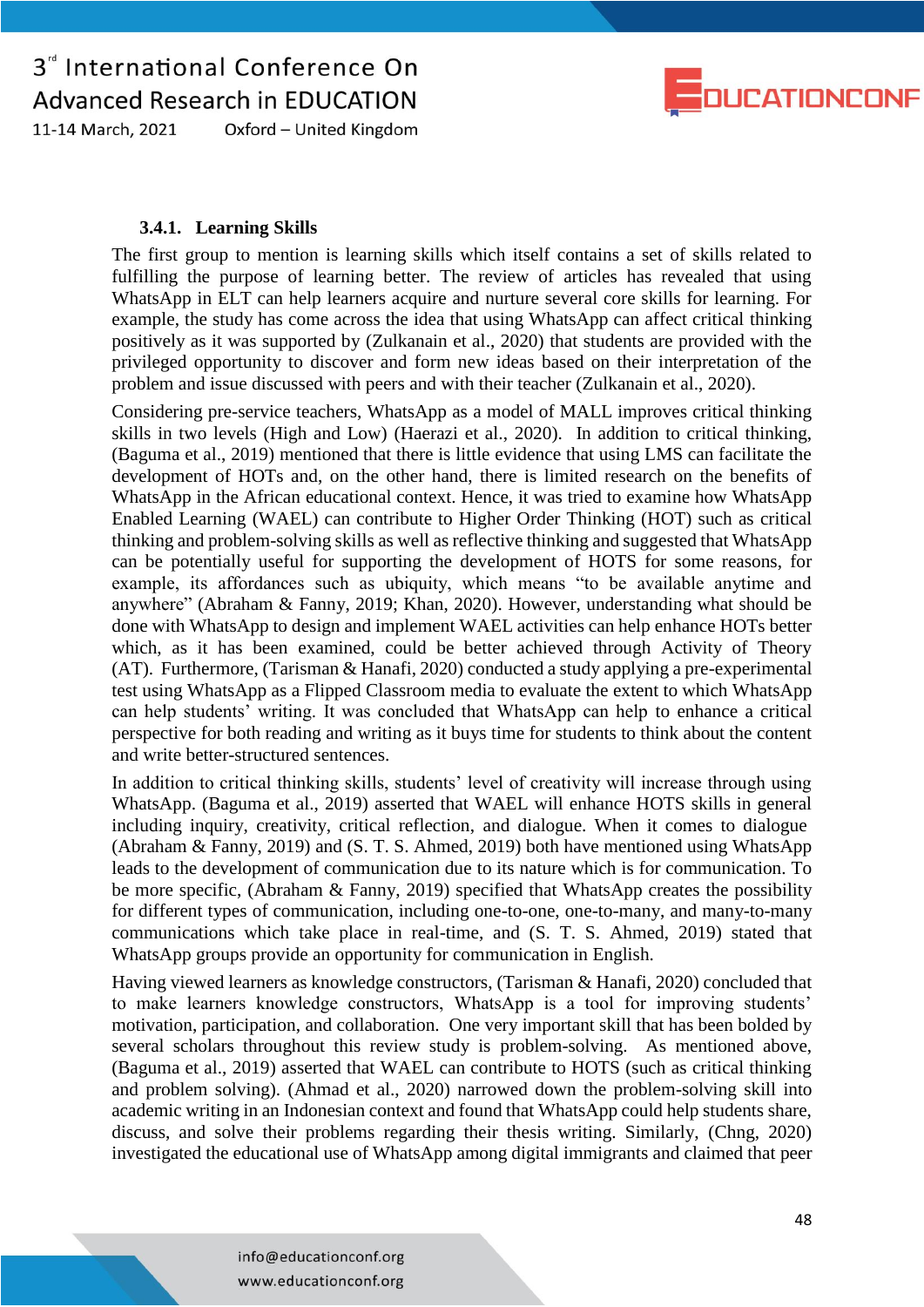

11-14 March, 2021 Oxford - United Kingdom

> interaction in the WhatsApp group chats allowed students to talk more about how to solve problems faced in the assignments and discuss possible exam topics.

### **3.4.2. Literacy Skills**

Literacy skills help an individual to recognize publishing resources, facts, and the system behind them. The main purpose that such skills serve is to equip a person to recognize trustworthy information from unreliable ones. Here, in this study, we use literacy skills to refer to three groups namely information literacy, technology literacy, and media literacy. This review reports the extent to which using WhatsApp in the English classroom can affect the literacy skills of learners and where these skills lead once acquired and enhanced.

As for information literacy, their study of articles revealed that learners can be seen as knowledge constructors. (Abraham & Fanny, 2019; Tarisman & Hanafi, 2020) mentioned Vygotsky (1978)(1980) suggesting that the cornerstone of constructing knowledge is social interactions, and learning itself can also be influenced by the cognitive and psychological state of a learner. The latter article, like previous discussions, reached results in line with social development theory and supported Constructivist-mobile learning environment and suggesting new roles for teachers to motivate students to go beyond their current boundaries and viewed learners as knowledge constructors. This can mean that using WhatsApp for learning can help learners recognize information and later on construct more reliable knowledge through participation, and collaboration. Learners are also free to generate and share ideas through WhatsApp (Tarisman & Hanafi, 2020). This allows learners to evaluate their ideas from others' perspectives, therefore, peers can also be motivated to discuss different ideas and recognize the reliable ideas and form a common logic.

In the article published in (Baguma et al., 2019), it was clearly stated that WAEL can enhance HOTS. One of the aspects of HOTS deals with Media literacy. Media literacy deals with how and from which source the information is published. To recognize this, learners need to enhance HOTS, including evaluation, analyzing, applying, understanding, remembering, and reasoning (Baguma et al., 2019). Learning through WhatsApp can enhance such skills if it is used more methodologically and strategically and the tasks are designed and executed with care.

Last but not least is technological skills which means the ability to understand the machines and platforms distributing information. (Tarisman & Hanafi, 2020) asserted that WhatsApp provides an unlimited environment and learners can enhance their technical skills by participating and utilizing such technology. Therefore, using WhatsApp as an educational tool can simply help learners acquire and develop their technological skills.

#### **3.4.3. Life Skills**

The last group of literacy refers to those skills related to both personal and professional life. The review of literature has revealed that using WhatsApp in English classes can entail a myriad of life skills such as social skills, flexibility, leadership, initiative, and productivity. WhatsApp is rich in the level of interaction. Therefore, students have an opportunity to interact with their peers in one-to-one or groups. According to (Ellison, Steinfield & Lampe, 2007) this can lead to the accumulation of social capital (Baguma et al., 2019). Therefore, using WhatsApp as an educational tool can develop social skills (Zulkanain et al., 2020).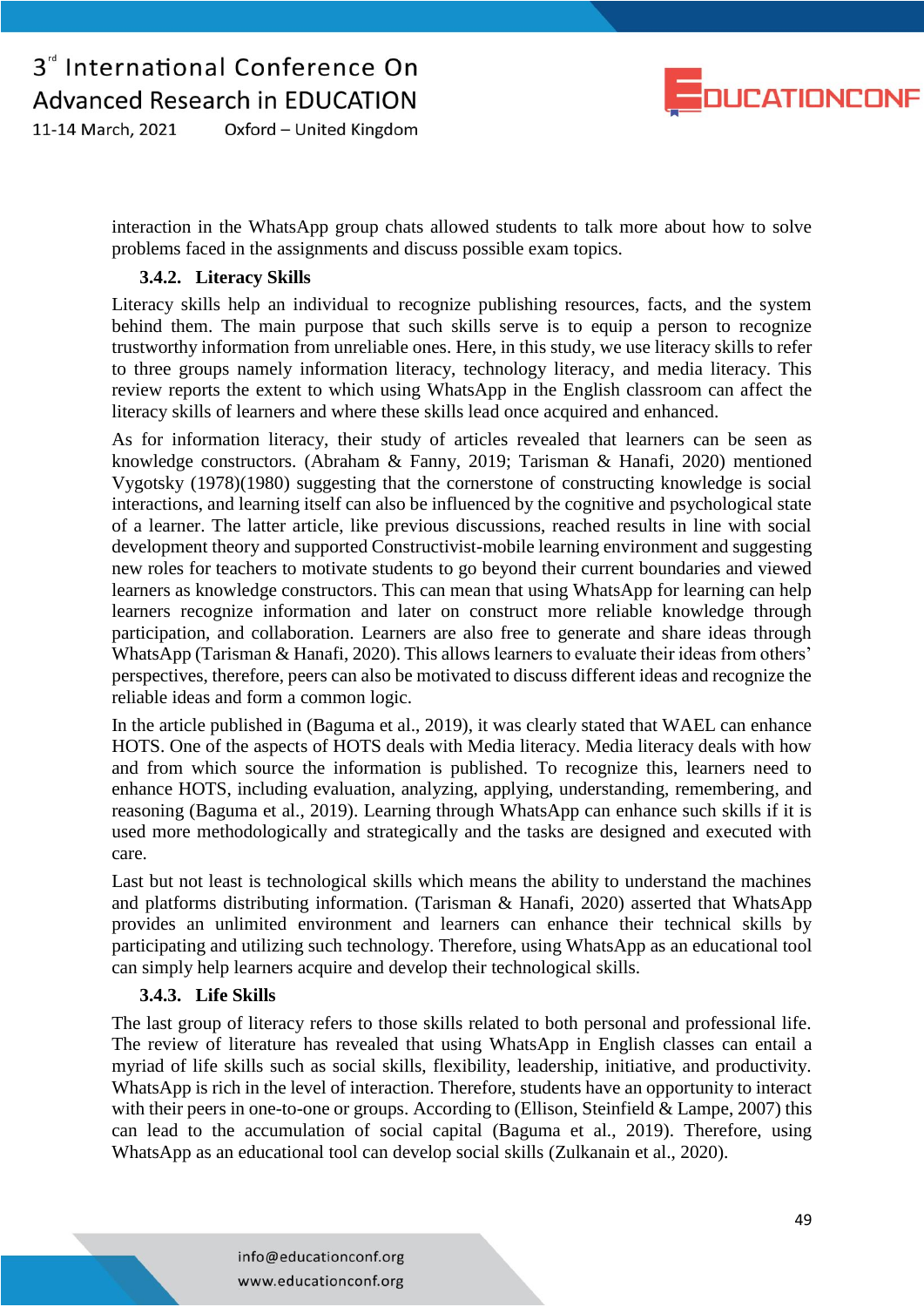

Oxford - United Kingdom 11-14 March, 2021

> The study conducted by (Chng, 2020) with digital immigrants (age 40) found WhatsApp is a tool for buying time for digital immigrants for networking and bonding (Chng, 2020). WhatsApp can affect the initiative skills of learners. (S. T. S. Ahmed, 2019) carried out two articles and in both, he emphasized the fact that students would create and join English-Medium groups which shows that learners decide to deal with some participants as the administrator of the group. This can suggest that learners grow their initiative skills and through administrating the group they can improve their leadership skills.

> Students can grow more flexible while using WhatsApp as a tool for learning. (Haerazi et al., 2020) explained how some students were initially reluctant to participate in their WhatsApp group. Besides, as it has already been mentioned above, and as learners improve their HOTS, they acquire the ability to look at things from a different perspective. As well as flexibility, learners can also become more productive. This has been mentioned in a form of raising complex questions, developing consistent arguments (Baguma et al., 2019), and becoming more competitive for outperforming their peers (Soria et al., 2020).

### **4. CONCLUSION**

Our review of the most recent literature reported different opportunities emerged from using WhatsApp in ELLT from the study of 16 articles. The findings of the review were categorized into four distinct themes based on the four research questions. The themes were labeled as Language Aspects, Technological Aspects, Psychological Aspects, and 21<sup>st</sup> Century Skills, which were respectively directed to research questions.

The results for language aspects came in five perspectives, reported as 1) Students as individuals, which considered the benefits for learners individually, 2) Students as peers, which evaluated the benefits of WhatsApp for students in groups, 3) ELT pedagogy, how and to what extent teaching through WhatsApp can be useful 4) Space for learning and teaching, to find out what benefits the virtual atmosphere of WhatsApp can provide for ELLT and finally 5) Skills, which served to assess how effective WhatsApp is for enhancing learners' language skills. Then, the challenges of learning and teaching English were reported at the end of the Language-aspect section.

The results for Technological aspects came in two subcategories, known as 1) Technological Capacities, which reported the Technological privileges of using WhatsApp, and as 2) Technological Functions, the part where we mentioned the educational implications of WhatsApp for ELLT. There were some technological pitfalls of WhatsApp which were reported at the end of the related section.

We furthered our investigation by considering the psychological aspects of using WhatsApp. This section was also divided into two parts, considering the personal aspects and the interpersonal aspects of using WhatsApp. There were some psychological concerns regarding using WhatsApp in ELLT which were also discussed at the end of the section.

Besides the psychological aspect, the  $21<sup>st</sup>$ -century skills which could be enhanced while learning through WhatsApp were also reported. The skills fell into three subcategories, 1) Learning Skills, 2) Literacy skills and 3) Life skills. It was mentioned that using WhatsApp contributes to preparing  $21<sup>st</sup>$ -century learners to a great extent.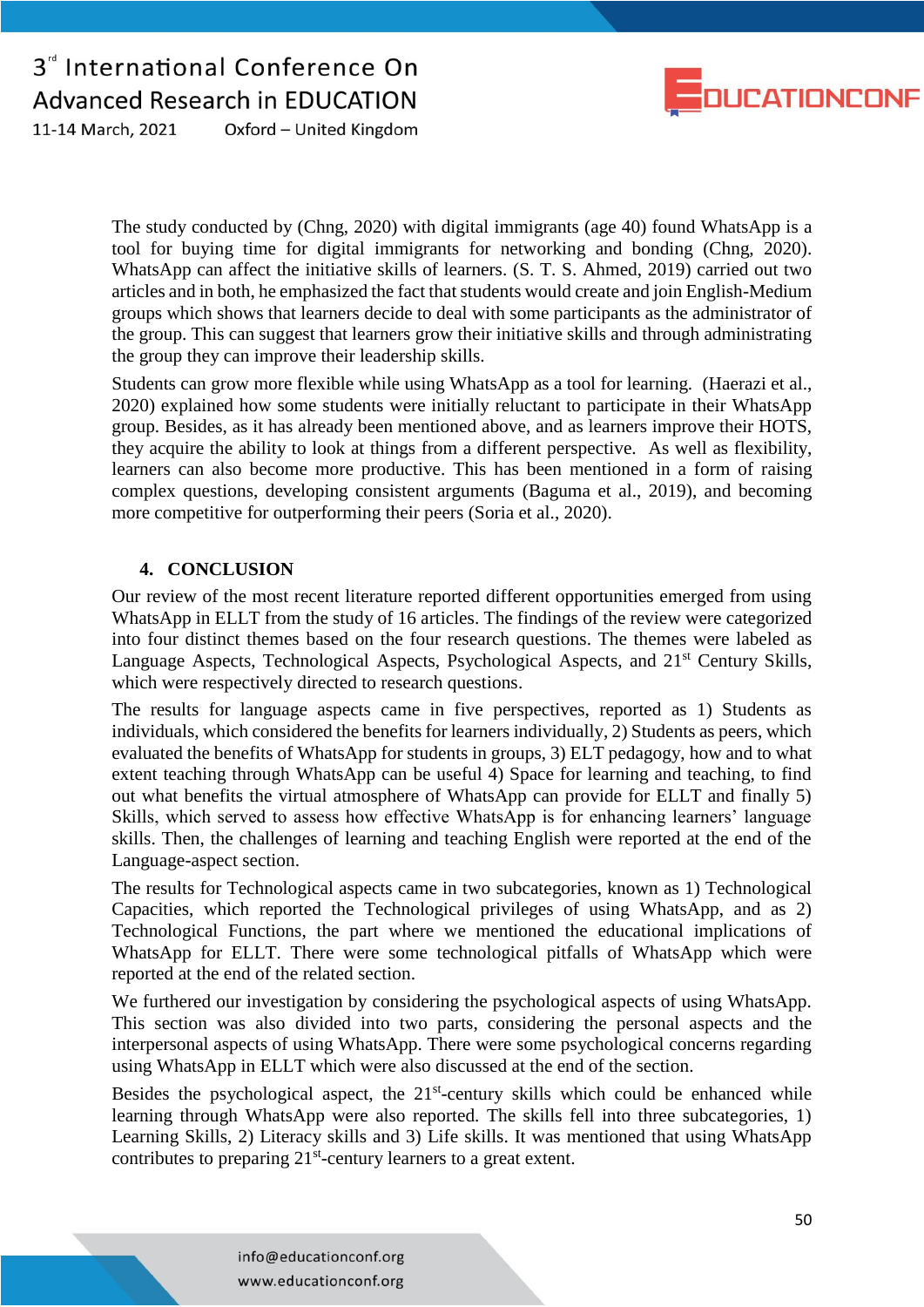

11-14 March. 2021 Oxford - United Kingdom

> There is no doubt that the implementation of WhatsApp technology in ELLT has provided substantial improvements in students' language skills, 21<sup>st</sup>-century skills, and personal and interpersonal dimensions of psychology. WhatsApp as a learning and teaching tool in ELLT will certainly help academicians, practitioners, and researchers to understand the opportunities and challenges of this tool to promote MALL from a wider perspective.

### **5. ACKNOWLEDGMENTS**

The author of this review would like to thank and dedicate this article to his shooting star, Ms. Niloofar Darvishzade, an extraordinary artist, whose strong words, beautiful mind, remarkable paintings and beliefs gave enough courage and power to the author to embark on his journey of success.

### **6. REFERENCES**

- Abraham, O., & Fanny, A. (2019). Social Media in Teaching-Learning Process: Investigation of the Use of Whatsapp in Teaching and Learning in University of Port Harcourt. *European Scientific Journal ESJ*, *15*(4), 15–39. https://doi.org/10.19044/esj.2019.v15n4p15
- Ahmad, S., Zulfikar, T., & Hardiana, F. (2020). The use of social media whatsapp among English education students for solving thesis writing problems. *Humanities and Social Sciences Reviews*, *8*(3), 447–455. https://doi.org/10.18510/hssr.2020.8348
- Ahmed, S. S. (2019). WhatsApp and Learn English: a Study of the Effectiveness of WhatsApp in Developing Reading and Writing Skills in English. *ELS Journal on Interdisciplinary Studies in Humanities*, *2*(2), 148–156. https://doi.org/10.34050/elsjish.v2i2.6419
- Ahmed, S. T. S. (2019). Chat and learn: Effectiveness of using whatsapp as a pedagogical tool to enhance efl learners' reading and writing skills. *International Journal of English Language and Literature Studies*, *8*(2), 61–68. https://doi.org/10.18488/journal.23.2019.82.61.68
- Aizenkot, D. (2017). WhatsApp cyberbullying among children and adolescents in Israel: A pilot research. *Educational Counseling*, *20*, 363-389. (In Hebrew)
- Baguma, R., Bagarukayo, E., Namubiru, P., Brown, C., & Mayisela, T. (2019). Using WhatsApp in Teaching to Develop Higher Order Thinking Skills-a Literature Review Using the Activity Theory Lens. *International Journal of Education and Development Using Information and Communication Technology (IJEDICT)*, *15*(2), 98–116.
- Braun, V., & Clarke, V. (2006). Using thematic analysis in psychology. *Qualitative Research in Psychology, 3*, 77–101.
- Chng, L. K. (2020). Face-to-Face Tutorials, Learning Management System and WhatsApp Group: How Digital Immigrants Interact and Engage in E-learning? *Malaysian Online Journal of Educational Technology*, *8*(1), 18–35. https://doi.org/10.17220/mojet.2020.01.002